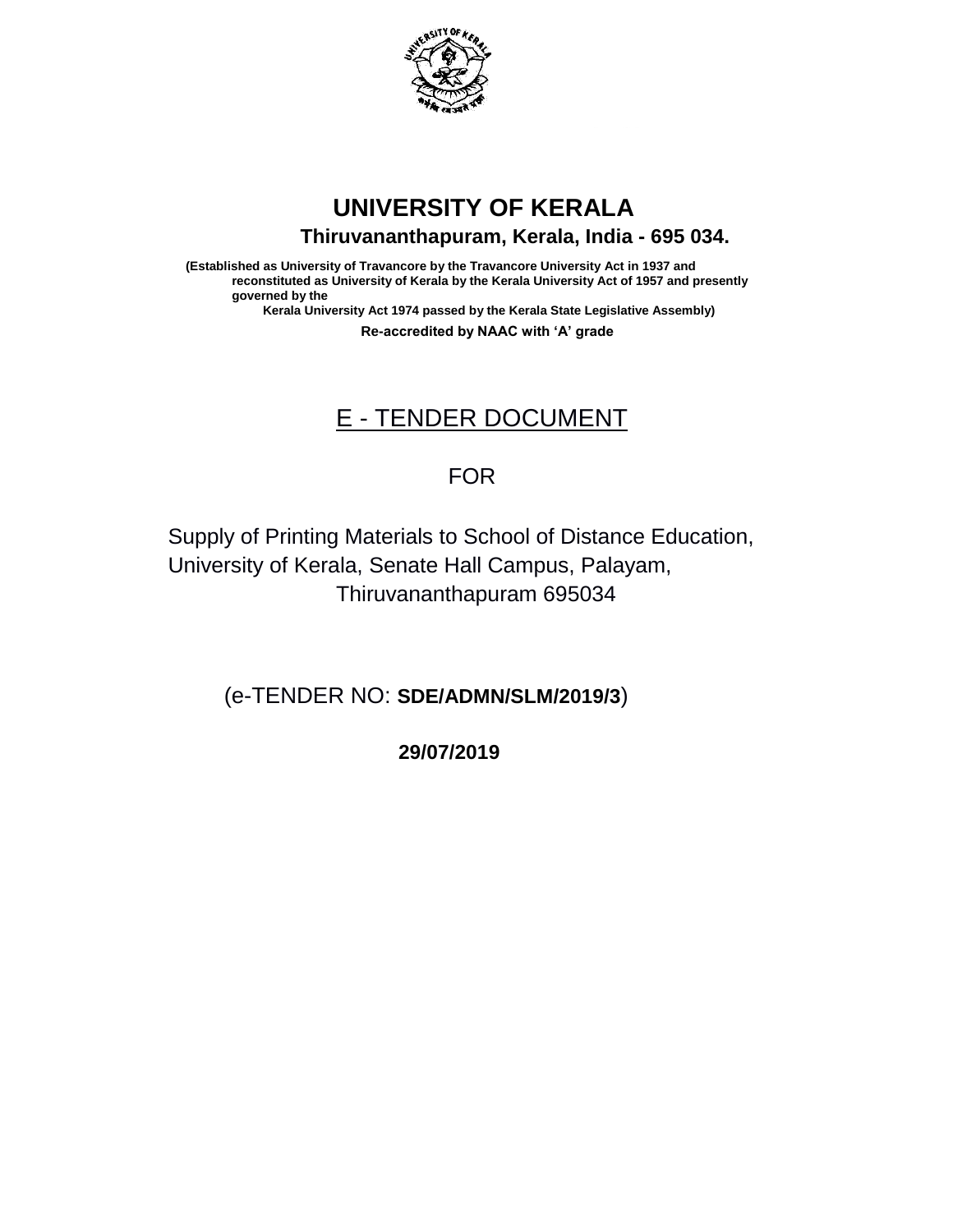### **PART A: Notice Inviting Tender**

The School of Distance Education, University of Kerala invites open tenders through **e-Procurement (one cover)** from reputed manufacturers/authorized distributors/ agents with sound technical and financial capabilities to, supply the following items as per attached Technical specification and Bill of Quantity (BoQ).

| <b>Tender No.</b>                   | SDE/ADMN/SLM/2019/3                                                                                                             |  |  |
|-------------------------------------|---------------------------------------------------------------------------------------------------------------------------------|--|--|
| <b>Name of Item</b>                 | <b>Supply of Printing Materials</b>                                                                                             |  |  |
| <b>Location of</b><br><b>Supply</b> | Kerala University Press,<br>University of Kerala,<br>Senate Hall Campus,<br>Palayam,<br>Thirúvananthapuram 695034               |  |  |
| <b>Sale of Tender</b><br>documents  | From 29.07.2019 to 14.07.2019<br>Tender documents can be obtained from e- procurement<br>website https://etenders.kerala.gov.in |  |  |
| <b>Tender</b>                       |                                                                                                                                 |  |  |
| <b>Submission Fee</b>               | $345/-$                                                                                                                         |  |  |
| <b>Earnest Money</b>                |                                                                                                                                 |  |  |
| <b>Deposit</b>                      | $1950/-$                                                                                                                        |  |  |
| <b>Notification of</b>              | Corrigendum/amendments etc, if any, will be notified only                                                                       |  |  |
| amendments                          | on the e-tender website and no separate advertisement will                                                                      |  |  |
|                                     | be released for the same. Prospective bidders are therefore                                                                     |  |  |
|                                     | advised to regularly visit the e-tender website portal for any<br>such updates.                                                 |  |  |
| <b>Submission of</b>                | Under the One bid system, the Financial bid is required to                                                                      |  |  |
| <b>Bids</b>                         | be uploaded on the Portal.                                                                                                      |  |  |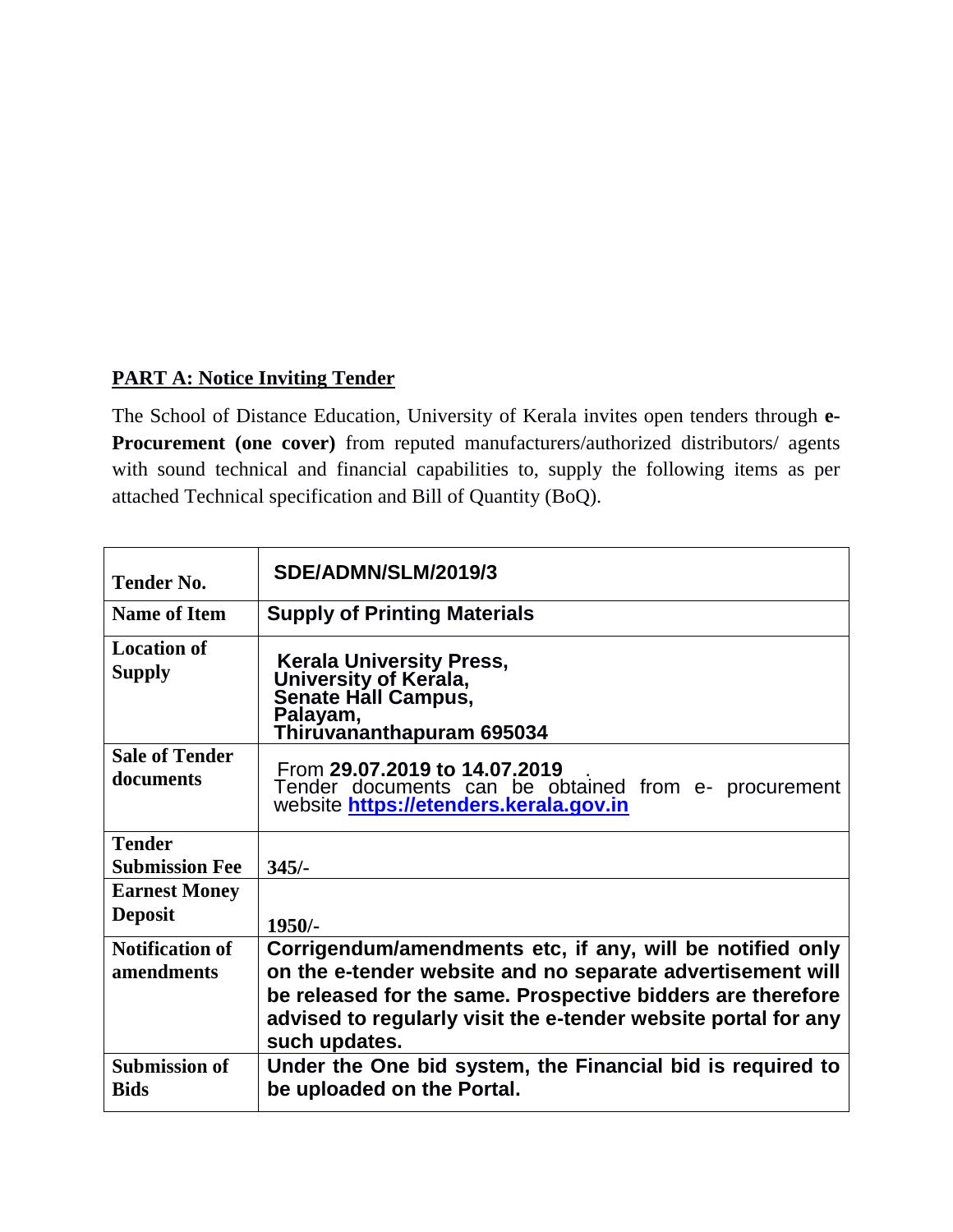| <b>Website for</b> | https://etenders.kerala.gov.in                               |
|--------------------|--------------------------------------------------------------|
| <b>Online bid</b>  |                                                              |
| submission         |                                                              |
| Last date and      |                                                              |
| time for           | 14.08.2019 5 PM (BID DUE DATE)                               |
| submission of      |                                                              |
| tender on-line     |                                                              |
| Last date and      | 14.08.2019 5 PM (BID DUE DATE)                               |
| time for           |                                                              |
| submission of      |                                                              |
| tender off-line    |                                                              |
| Date and time      | 17.08.2019 11.30 AM                                          |
| of opening         |                                                              |
| tender             |                                                              |
| <b>Specimen</b>    | The Director,                                                |
| copies to be       | School of Distance Education, University of Kerala, Palayam, |
| submitted to       | Thiruvananthapuram- 695034 Kerala.                           |
| the office of      |                                                              |

KINDLY NOTE THAT ONLY ONLINE BID WILL BE CONSIDERED AGAINST THIS TENDER. Further, requests for postponement will not be entertained. Bids send by post/Fax/email without applying online bids shall be rejected straightway. The undersigned reserves the right to accept/ reject any or all tenders either in part or in full without assigning any reasons thereof.

> **DIRECTOR School of Distance Education University of Kerala**

Note: In case of any clarification with regard to submission of bids please contact **Dr.Vasanthagopal,R. Director, School of Distance Education** ( Tel : 0471 2300148).

### **Part B: BoQ**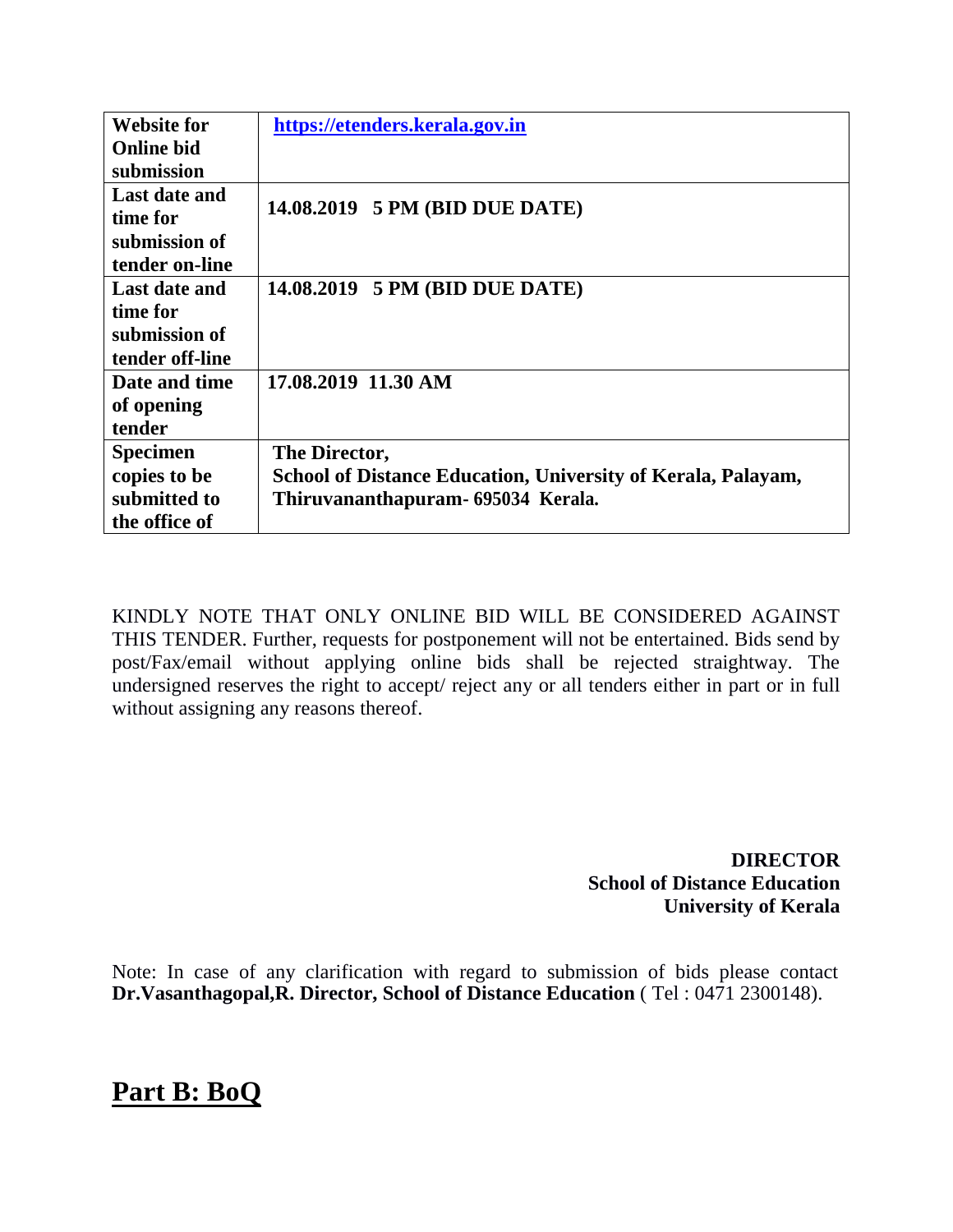| Sl.No. | <b>Description of Items</b>                          | Unit | <b>Quantity</b> |
|--------|------------------------------------------------------|------|-----------------|
|        | $D/D$ Art Card 300 gsm $(58.5 \times 91 \text{ cm})$ | Card | 15,000          |

#### **PART C: Bidder/ OEM Eligibility criteria**

- 1. The Bidder should be OEM or Authorized Dealer/Distributor of the offered product (Bidder to submit documentary proof).
- 2. The OEM / Bidder should have a clean Track record, i.e. The OEM/ Bidder / its sister concern/ any group company should not have been black listed by any Govt. or Quasi-Govt. / Govt. Under taking companies in India at any point of time. (Declaration in this regard to be submitted along with Financial bid).

### **PART D: Instruction to Bidders**

Special Instructions:

- 1. University reserves its rights to amend any of the terms and conditions of this tender document. Such amendment shall be published on e-tender website only and will not be published in newspapers.
- 2. Successful bidder shall perform all the obligations specified in accordance with the terms and conditions laid down in the RFP. . All details provided by the Bidder should be specific to the requirements specified in this RFP. Detailed clarification may be provided by Bidder, if so desired by University.
- 3. Sample of the Map litho printing paper and Art Card as per specification should be attached along with the hard copy of the tender.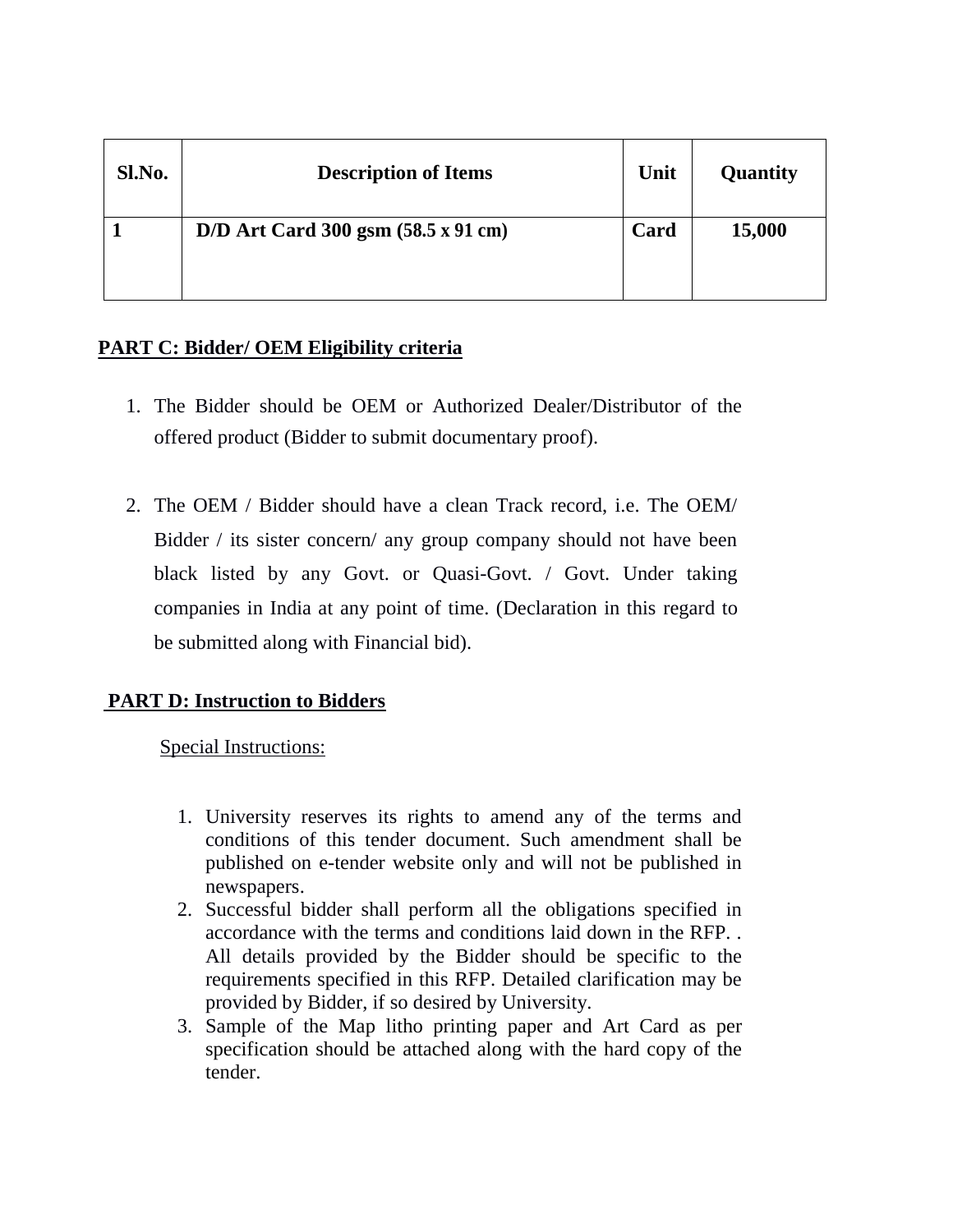#### .**Part E: General Instructions**

.

- 1. Tender should be uploaded on or before the Bid due date stated in the notice inviting tender (NIT). Tender received after the bid due date/incomplete tender will not be considered.
- 2. The tender should clearly specify delivery schedule.
- 3. Any taxes, statutory levies payable should be shown separately; otherwise quoted price will be treated as all inclusive.
- 4. The Bidder is required to quote for the complete BoQ . Partial quote is liable to be rejected.
- 5. The Bidder of the accepted tender shall execute an agreement with the University regarding the supply of above items for a period 6 months at the same rate.
- 6. The rate should be inclusive of tax, transportation, loading and unloading and any other incidental charges.
- 7. The items should be delivered at the University Press, Kerala University Campus, Palayam , Thiruvananthapuram-34.
- 8. Make, grade, Specification of the items should be noted in the tender.
- 9. Payment will be released only after the quality verification of the item supplied is completed.
- 10.The bidder should inform acceptance of purchase order within 15 days of receiving the order.
- 11.In case of any dispute, the decision of the University authority shall be final and binding on the bidders.
- 12.The undersigned reserves right to reject the tenders received without assigning any reason thereof.

### **DIRECTOR School of Distance Education University of Kerala**